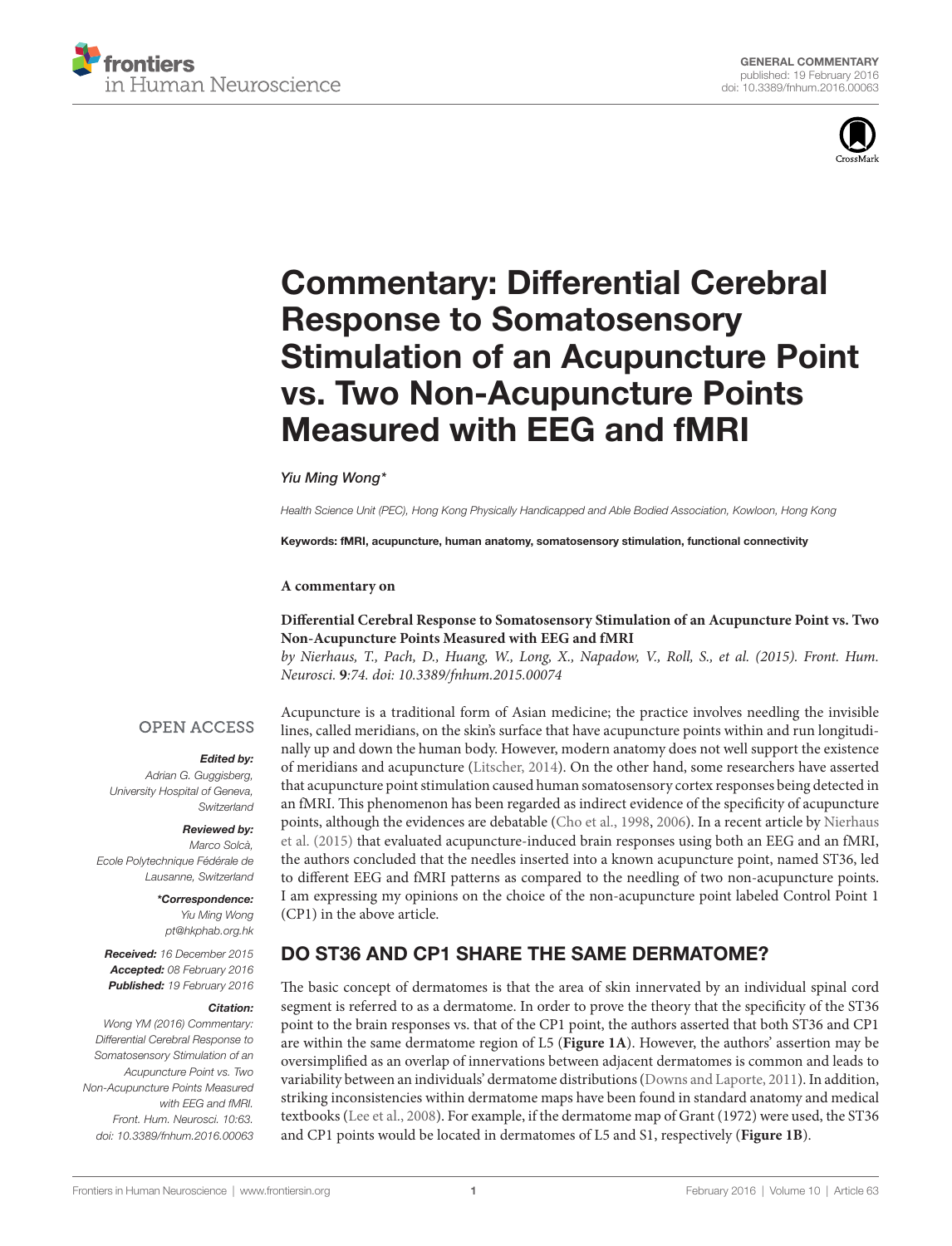

<span id="page-1-4"></span>FIGURE 1 | (A) ST36 and CP1 placements located within the dermatome L5 in [Nierhaus et al. \(2015\)](#page-1-3). (B) ST36 and CP1 placements located in different dermatomes according to Grant (1972). (C) Axial MRI of the right lower leg that illustrates the tibialis anterior (T) and gastrocnemius (G) with needles inserted. (D)  $N =$  suggested CP1 that is not a known acupuncture point.

### DIFFERENT TISSUES UNDER ST36 AND CP1 NOT WELL MENTIONED

The authors stated that the needle was vertically inserted 1–2 cm deep into the skin areas of ST36 and CP1. The muscle beneath

### **REFERENCES**

- <span id="page-1-9"></span>Chien, J. H., Liu, C. C., Kim, J. H., Markman, T. M., and Lenz, F. A. (2014). Painful cutaneous laser stimuli induce event-related oscillatory EEG activities that are different from those induced by nonpainful electrical stimuli. *J. Neurophysiol.* 112, 824–833. doi:[10.1152/jn.00209.2014](http://dx.doi.org/10.1152/jn.00209.2014)
- <span id="page-1-1"></span>Cho, Z. H., Chung, S. C., Jones, J. P., Park, J. B., Park, H. J., Lee, H. J., et al. (1998). New findings of the correlation between acupoints and corresponding brain cortices using functional MRI. *Proc. Natl. Acad. Sci. U.S.A.* 95, 2670–2673. doi:[10.1073/pnas.95.5.2670](http://dx.doi.org/10.1073/pnas.95.5.2670)
- <span id="page-1-2"></span>Cho, Z. H., Chung, S. C., Lee, H. J., Wong, E. K., and Min, B. I. (2006). New findings of the correlation between acupoints and corresponding brain cortices using functional MRI. *Proc. Natl. Acad. Sci. U.S.A.* 103, 10527. doi[:10.1073/](http://dx.doi.org/10.1073/pnas.0602520103) [pnas.0602520103](http://dx.doi.org/10.1073/pnas.0602520103)
- <span id="page-1-7"></span>Dobkin, B. H., Firestine, A., West, M., Saremi, K., and Woods, R. (2004). Ankle dorsiflexion as an fMRI paradigm to assay motor control for walking during rehabilitation. *Neuroimage* 23, 370–381. doi:[10.1016/j.neuroimage.2004.06.008](http://dx.doi.org/10.1016/j.neuroimage.2004.06.008)

the ST36 point is tibialis anterior, which is innervated by deep peroneal nerve (L4, L5, and S1); under the CP1 point is the lateral gastrocnemius, which is innervated by tibial nerve (S1 and S2) (**[Figure 1C](#page-1-4)**). Because the ST36 and CP1 points have distinct muscular and neural components, segmental innervations, and corresponding cerebral cortex [\(Dobkin et al., 2004](#page-1-7)), this is not strong evidence for the theory that the ancient acupuncture point is the unique explanation for the fMRI and EEG patterns. In other words, [Nierhaus et al.'s \(2015\)](#page-1-3) choice of CP1 may influence their interpretations on the specificity of ST36 relevant to the brain activities.

This reasoning may be supported by [Kawczyński et al. \(2013\)](#page-1-8) preliminary data that the skin areas of ST36 and CP1 had incomparable pain pressure thresholds. Theoretically, these two areas given the identical stimulus may lead to incomparable EEG patterns [\(Chien et al., 2014](#page-1-9)).

## **SUGGESTIONS**

Acupuncture-induced brain activity in somatosensory cortex areas would be expected from a variety of sensory inputs, such as cutaneous layer of proposed acupuncture point, subcutaneous and muscular layers underneath, and different nerve endings in these three layers. As such, concern is advised when producing acupuncture-related studies using fMRI and EEG, in which the known acupuncture and non-acupuncture points should share the same dermatome and myotome, and have comparable tactile sensitivity. Thus, I would suggest that the CP1 could be placed posterior and inferior to the ST36 (**[Figure 1D](#page-1-4)**), in which the real and control needling would penetrate the same muscle as well as the same dermatome; this suggested CP1 has been confirmed as a non-acupuncture point ([WHO Regional Office for the Western](#page-2-0)  [Pacific, 2008\)](#page-2-0).

# AUTHOR CONTRIBUTIONS

This is to prove that the sole author named above participated in drafting the article and revising it critically for important intellectual content, and the author gave final approval of the version to be submitted and any revised version.

- <span id="page-1-5"></span>Downs, M. B., and Laporte, C. (2011). Conflicting dermatome maps: educational and clinical implications. *J. Orthop. Sports Phys. Ther.* 41, 427–434. doi[:10.2519/](http://dx.doi.org/10.2519/jospt.2011.3506) [jospt.2011.3506](http://dx.doi.org/10.2519/jospt.2011.3506)
- <span id="page-1-8"></span>Kawczyński, A., Mroczek, D., Chmura, P., Madeleine, P., and Chmura, J. (2013). Influence of a professional football game on delayed onset muscle soreness development in dominant and non-dominant legs. *Pol. J. Sport Med.* 29, 55–61. doi[:10.5604/1232406X.1046810](http://dx.doi.org/10.5604/1232406X.1046810)
- <span id="page-1-6"></span>Lee, M. W., McPhee, R. W., and Stringer, M. D. (2008). An evidence-based approach to human dermatomes. *Clin. Anat.* 21, 363–373. doi:[10.1002/](http://dx.doi.org/10.1002/ca.20636) [ca.20636](http://dx.doi.org/10.1002/ca.20636)
- <span id="page-1-0"></span>Litscher, G. (2014). No, there is no conclusive scientific evidence for visualization of meridians at the moment. *J. Altern. Complement. Med.* 20, 215–216. doi[:10.1089/acm.2013.0150](http://dx.doi.org/10.1089/acm.2013.0150)
- <span id="page-1-3"></span>Nierhaus, T., Pach, D., Huang, W., Long, X., Napadow, V., Roll, S., et al. (2015). Differential cerebral response to somatosensory stimulation of an acupuncture point vs. two non-acupuncture points measured with EEG and fMRI. *Front. Hum. Neurosci.* 9:74. doi:[10.3389/fnhum.2015.00074](http://dx.doi.org/10.3389/fnhum.2015.00074)